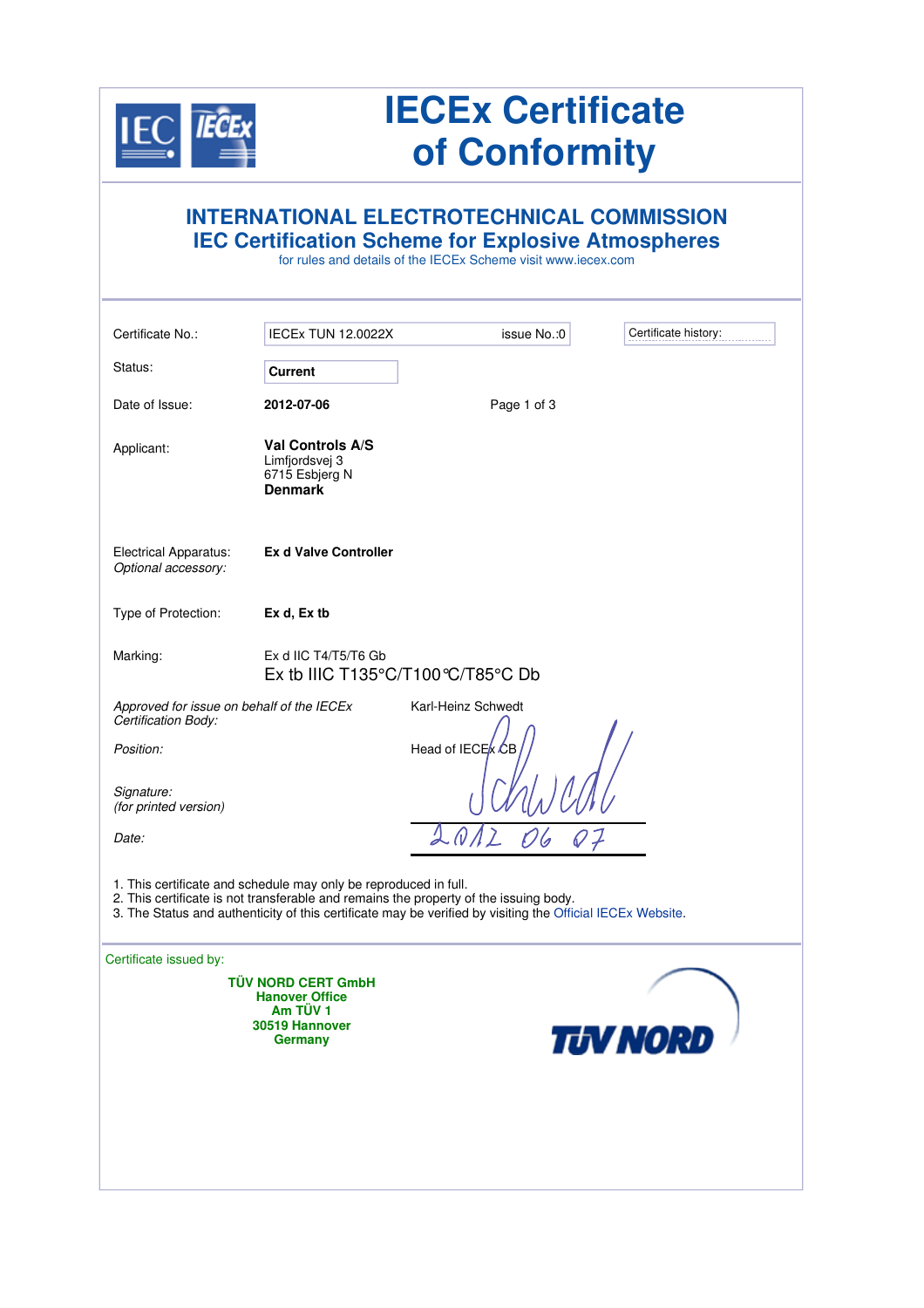| <b>IECEx Certificate</b><br>of Conformity                                                                                                                                                                                                                                                                                                                                                                                                                                                                    |                                                                               |                                                                                      |  |
|--------------------------------------------------------------------------------------------------------------------------------------------------------------------------------------------------------------------------------------------------------------------------------------------------------------------------------------------------------------------------------------------------------------------------------------------------------------------------------------------------------------|-------------------------------------------------------------------------------|--------------------------------------------------------------------------------------|--|
| Certificate No.:                                                                                                                                                                                                                                                                                                                                                                                                                                                                                             | <b>IECEX TUN 12.0022X</b>                                                     |                                                                                      |  |
| Date of Issue:                                                                                                                                                                                                                                                                                                                                                                                                                                                                                               | 2012-07-06                                                                    | Issue No.: 0                                                                         |  |
|                                                                                                                                                                                                                                                                                                                                                                                                                                                                                                              |                                                                               | Page 2 of 3                                                                          |  |
| Manufacturer:                                                                                                                                                                                                                                                                                                                                                                                                                                                                                                | <b>Val Controls A/S</b><br>Limfjordsvej 3<br>6715 Esbjerg N<br><b>Denmark</b> |                                                                                      |  |
| Manufacturing location(s):                                                                                                                                                                                                                                                                                                                                                                                                                                                                                   |                                                                               |                                                                                      |  |
| This certificate is issued as verification that a sample(s), representative of production, was assessed and tested and<br>found to comply with the IEC Standard list below and that the manufacturer's quality system, relating to the Ex products<br>covered by this certificate, was assessed and found to comply with the IECEx Quality system requirements. This<br>certificate is granted subject to the conditions as set out in IECEx Scheme Rules, IECEx 02 and Operational Documents<br>as amended. |                                                                               |                                                                                      |  |
| <b>STANDARDS:</b><br>The electrical apparatus and any acceptable variations to it specified in the schedule of this certificate and the identified<br>documents, was found to comply with the following standards:                                                                                                                                                                                                                                                                                           |                                                                               |                                                                                      |  |
| IEC 60079-0: 2011<br>Edition: 6.0                                                                                                                                                                                                                                                                                                                                                                                                                                                                            | Explosive atmospheres - Part 0: General requirements                          |                                                                                      |  |
| IEC 60079-1: 2007-04<br>Edition: 6                                                                                                                                                                                                                                                                                                                                                                                                                                                                           |                                                                               | Explosive atmospheres - Part 1: Equipment protection by flameproof enclosures "d"    |  |
| IEC 60079-31: 2008<br>Edition: 1                                                                                                                                                                                                                                                                                                                                                                                                                                                                             |                                                                               | Explosive atmospheres – Part 31: Equipment dust ignition protection by enclosure 't' |  |
| This Certificate does not indicate compliance with electrical safety and performance requirements other than those<br>expressly included in the Standards listed above.                                                                                                                                                                                                                                                                                                                                      |                                                                               |                                                                                      |  |
| <b>TEST &amp; ASSESSMENT REPORTS:</b><br>A sample(s) of the equipment listed has successfully met the examination and test requirements as recorded in                                                                                                                                                                                                                                                                                                                                                       |                                                                               |                                                                                      |  |
| Test Report:<br>DE/TUN/ExTR12.0025/00                                                                                                                                                                                                                                                                                                                                                                                                                                                                        |                                                                               |                                                                                      |  |
| <b>Quality Assessment Report:</b>                                                                                                                                                                                                                                                                                                                                                                                                                                                                            |                                                                               |                                                                                      |  |
| DE/TUN/QAR11.0006/00                                                                                                                                                                                                                                                                                                                                                                                                                                                                                         |                                                                               |                                                                                      |  |